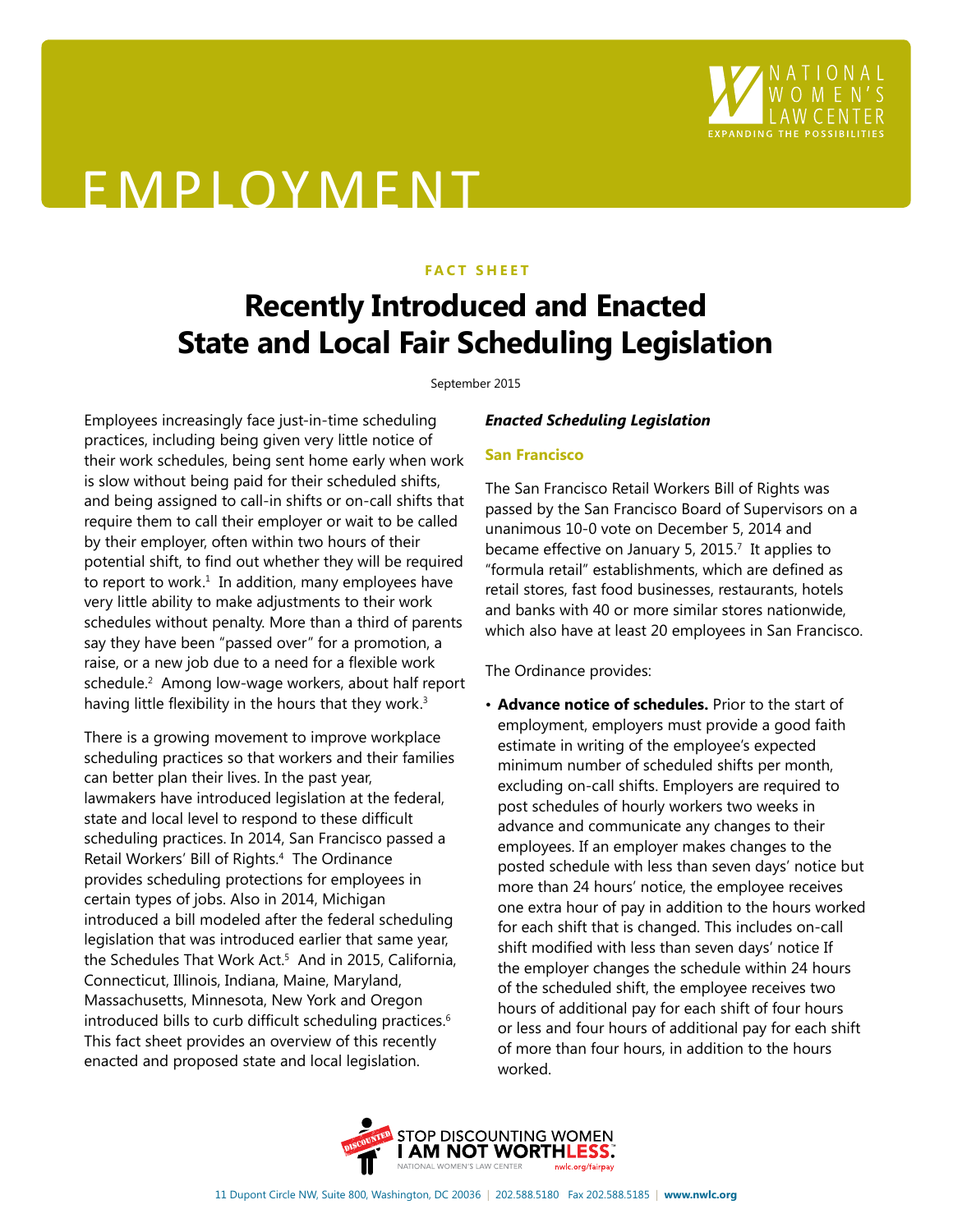- **Promotion of full-time work.** Employers with additional hours of work must offer those hours first to existing, qualified, part-time staff before hiring new employees. Employees have up to 72 hours to accept any additional hours offered to them by the employer; after 72 hours the employer may hire new employees to work the additional hours. The 72 hours begin when the employee receives written notice of the additional hours or whenever the employer posts the offer of additional hours, whichever is later. An employee who wishes to accept the additional hours must do so in writing.
- **• Limits on the use of on-call shifts**. The Ordinance requires formula retail employers to pay employees for each call-in shift for which the employee is required to be available but is not called into work. Specifically, the employee is entitled to two hours of pay ta the employee's regular rate for each unused on-call shift of four hours or less, and four hours of pay for each unused on-call shift of four hours or more. If the employee is called into work, the employer is required to pay the employee for the hours actually worked only.
- **Part-time parity.** Formula retail employers are prohibited from discriminating against part-time employees with respect to rate of pay, ability to earn paid or unpaid time off, or access to promotion opportunities. It also prohibits employers from requiring employees to have open availability to receive full-time status.
- **Greater job security.** If a formula retail business is sold, the Ordinance requires that workers be retained for at least a 90-day trial period after the sale.
- **Exceptions.** The employer is not required to provide additional pay to the employee for schedule changes that the employee requests, such as employeerequested sick leave, time off, shift trades, or additional shifts, or when the change is a result of another employee's inability to work that shift and the employer did not receive at least seven days' notice of the absence. It also does not apply when operations cannot begin or continue due to threats to employees or property, a failure in the public utilities or sewer system, or an Act of God or other causes not within the employer's control.

## *Introduced Scheduling Legislation*

#### **California**

On February 17, 2015, the Fair Schedule and Pay Equity Act was introduced in California. It would apply to large food and general retail establishment employers (those with 500 or more California employees).<sup>8</sup> The bill provides:

- **Advance notice of schedules.** The bill would require two weeks' advance notice of schedules for employees of large food and general retail establishments. If an employer changes a shift, cancels a shift, or adds a shift to the schedule with less than 7 days' notice but more than 24 hours' notice, the employer would be required to pay the employee one hour of additional pay at the employee's regular rate. For a shift of 4 hours or less, if within 24 hours of the start of that shift the employer adds a shift, cancels a shift, or changes the shift's start or end time, the employer would be required to provide the employee with two hours of pay. If an employer makes these same changes to a shift of more than four hours with less than 24 hours' notice, the employer must pay the employee four hours of additional pay. In each of these scenarios, the extra pay is in addition to any hours actually worked. And the additional pay requirements include call-in shifts when an employee is required to report to work.
- **A say in work schedules.** The bill would require employers to allow employees to request to be absent from work without pay to attend any required appointments at a county human services agency, provided that the employee gives reasonable notice of the planned absence from work prior to taking time off work.
- **Limits on use of on-call shifts.** If an employee is scheduled for an on-call shift, but is not required to report to work, the employee would receive two hours of pay at the employee's regular hourly rate for each on-call shift of four hours or less, and four hours of pay at the employee's regular rate for each on-call shift of more than four hours.
- **Exceptions.** The employer would not be required to provide additional pay for schedule changes when operations could not begin or continue due to threats to employees or property, failure of the public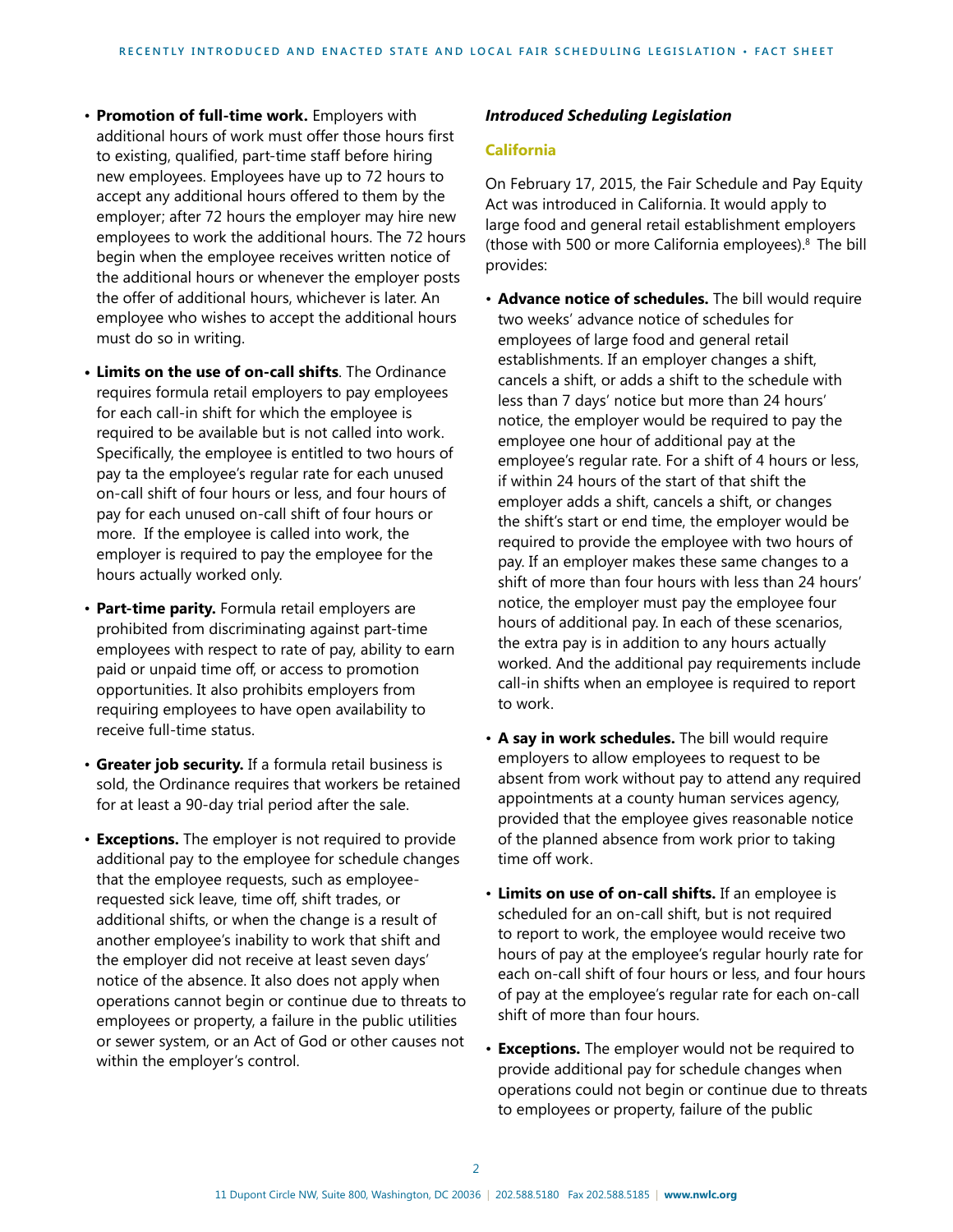utilities, or an act of God beyond the employer's control or when the change is the result of a voluntary shift trade. Employers also do not have to provide additional pay to a worker whose schedule is changed because another employee previously scheduled to work does not report to work or is fired or sent home, or is unable to work due to illness, vacation, or employer-provided paid or unpaid time off. The employer also does not have to provide additional pay for schedule changes to an employee when the reason for the schedule change is that the employer requires the employee to work overtime, including mandatory overtime.

#### **Connecticut**

On February 26, 2015, An Act Concerning Predictable Scheduling was introduced in Connecticut. It would apply to all employers.<sup>9</sup> The bill provides:

- **Advance notice of schedules.** The bill would require employers to provide hourly employees with their work schedules a minimum of 21 days in advance. If an employer changes the schedule after it is posted, but with more than 24 hours' notice, the employer would be required to pay the employee one hour of additional pay at the employee's regular rate for each changed shift. Shifts may only be added after the schedule is posted with the employee's written consent, and if an employee is unable to work a scheduled shift, the employer is prohibited from requiring the employee to search for a replacement employee. If an employer changes an employee's shift with less than 24 hours' notice, the employer would be required to pay the employee four hours of additional pay at the employee's regular rate, in addition to pay for any hours worked. This would apply, for example, if an employer sent a worker home early without previous notice.
- • **Limits on use of on-call shifts.** If an hourly employee is scheduled for an on-call shift, that employee would receive at least four hours of pay, even if the employee was not called in or worked fewer than four hours.
- **Limits on overwork.** The bill would permit hourly employees to refuse to work any shift occurring 11 hours or fewer after the end of a previous shift, or following the end of a shift that began prior to midnight and ended after midnight on consecutive

days. If an employee works such a shift, that employer would be required to pay the employee at the overtime rate.

#### **Illinois**

On March 27, 2015, House Bill 3554 was introduced in Illinois. It would apply to all employers.<sup>10</sup> The bill provides:

• **A say in work schedules.** The bill would give employees the right to request changes in the terms and conditions of employment related to the number of hours the employee is required to work or be on call, the time and location of work hours, the prior notice the employee receives of work schedules and assignments, and the need to minimize changes in the number of hours the employee is scheduled to work on a daily, weekly, or monthly basis. It would require employers and employees to engage in a good faith interactive process to determine whether those requests could be granted. In the event of a denial of an employee's request, the employer would be required to state the reason for the denial and consider alternatives to the change proposed by the employee.

#### **Indiana**

On January 12, 2015, the Employee's Right to Scheduled Employment was introduced in Indiana. It would apply to all employers. $11$  The bill provides:

- **Advance notice of schedules.** The bill would require an employer to post work schedules of hourly employees with at least 7 days' notice.
- • **Reporting time pay.** If an hourly employee is sent home without working the hours in the employee's scheduled shift, the employer would be required to pay the employee for at least half of the hours in the shift that the employee was not permitted to work.

#### **Maine**

Two bills to protect workers from difficult scheduling practices have been introduced in Maine.

On March 25, 2015 Maine's House and Senate introduced An Act to Adopt a Retail Workers' Bill of Rights.12 The bill would apply to employers that own or operate retail establishments with at least 10 employees in Maine, and provides: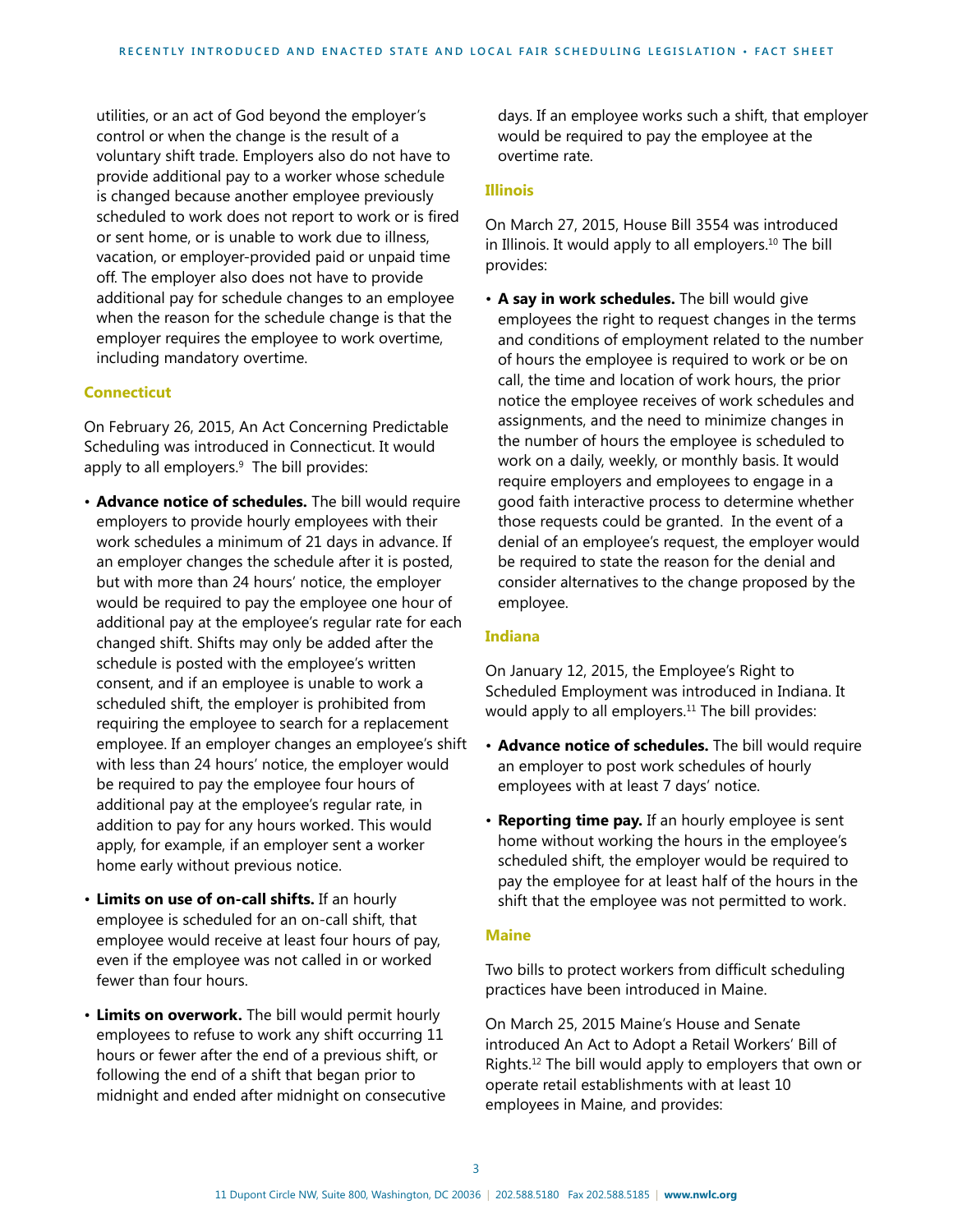- **A say in work schedules.** Upon hire, an employee is permitted to request to work a specific schedule. The employer may accept or reject the request, but must notify the employee prior to the start of employment.
- **Advance notice of schedules.** When an employee is hired, the bill would require the employer to provide the employee with a good faith estimate, in writing, of the employee's expected minimum number of shifts per month, excluding on-call shifts, and the days and hours of those shifts. In addition, the bill would require an employer to provide an employee with his or her work schedule two weeks in advance. The employer may make changes to the schedule after posting but if the change occurs with less than 7 days' notice but more than 24 hours' notice, the employer must provide one hour of additional pay at the employee's regular hourly rate. If the employer changes a shift within 24 hours of that shift, the employer must pay the equivalent of two hours of pay for each shift of four hours or less, and four hours of pay for each shift of more than four hours.
- **Limits on the use of on-call shifts.** If an employee is scheduled for an on-call shift, that employee would receive at least two hours of pay at the employee's regular hourly rate for each on-call shift of four hours or less and four hours of pay at the employee's regular rate for each on-call shift of more than 4 hours, regardless of how many hours the employee actually works.
- **Part-time parity.** Retail employers are prohibited from discriminating against part-time employees with respect to rate of pay, ability to earn paid or unpaid time off, or access to promotion opportunities. It also prohibits employers from requiring employees to have open availability to receive full-time status.
- **Promotion of full-time work.** Employers with additional hours of work must offer those hours first to existing, qualified, part-time staff before hiring new employees.
- **Exceptions.** The employer would not be required to provide additional pay for schedule changes when operations could not begin or continue due to threats to employees or property, failure of the public utilities, or an act of God beyond the employer's control or when the change is the result of a voluntary shift trade. Employers also do not have to

provide additional pay to a worker whose schedule is changed because another employee previously scheduled to work does not report to work or is fired or sent home, or is unable to work due to illness, vacation, or employer-provided paid or unpaid time off, and the employer did not receive at least 7 days' prior notice of the absence. The employer also does not have to provide additional pay for schedule changes to an employee when the reason for the schedule change is that the employer requires the employee to work overtime, in conjunction with a previously scheduled shift or the change is made at the request of the employee.

On April 2, 2015, the Maine House and Senate introduced An Act to Require at Least Two Weeks' Advance notice of the Work Schedule for Hourly Employees at Certain Businesses.13 The bill requires employees who employee 100 or more employees in Maine to provide hourly employees with:

- **A say in work schedules.** Upon hire, an employee is permitted to request to work a specific schedule. The employer may accept or reject the request, but must notify the employee prior to the start of employment.
- **Advance notice of schedules.** When an employee is hired, the bill would require the employer to provide the employee with a good faith estimate, in writing, of the employee's expected minimum number of shifts per month, excluding on-call shifts, and the days and hours of those shifts. In addition, the bill would require an employer to provide an employee with his or her work schedule two weeks in advance. The employer may make changes to the schedule after posting but if the change occurs with less than 7 days' notice but more than 24 hours' notice, the employer must provide one hour of additional pay at the employee's regular hourly rate. If the employer changes a shift within 24 hours of that shift, the employer must pay the equivalent of two hours of pay for each shift of four hours or less, and four hours of pay for each shift of more than four hours.
- **Exceptions.** The employer would not be required to provide additional pay for schedule changes when operations could not begin or continue due to threats to employees or property, failure of the public utilities, or an act of God beyond the employer's control or when the change is the result of a voluntary shift trade. Employers also do not have to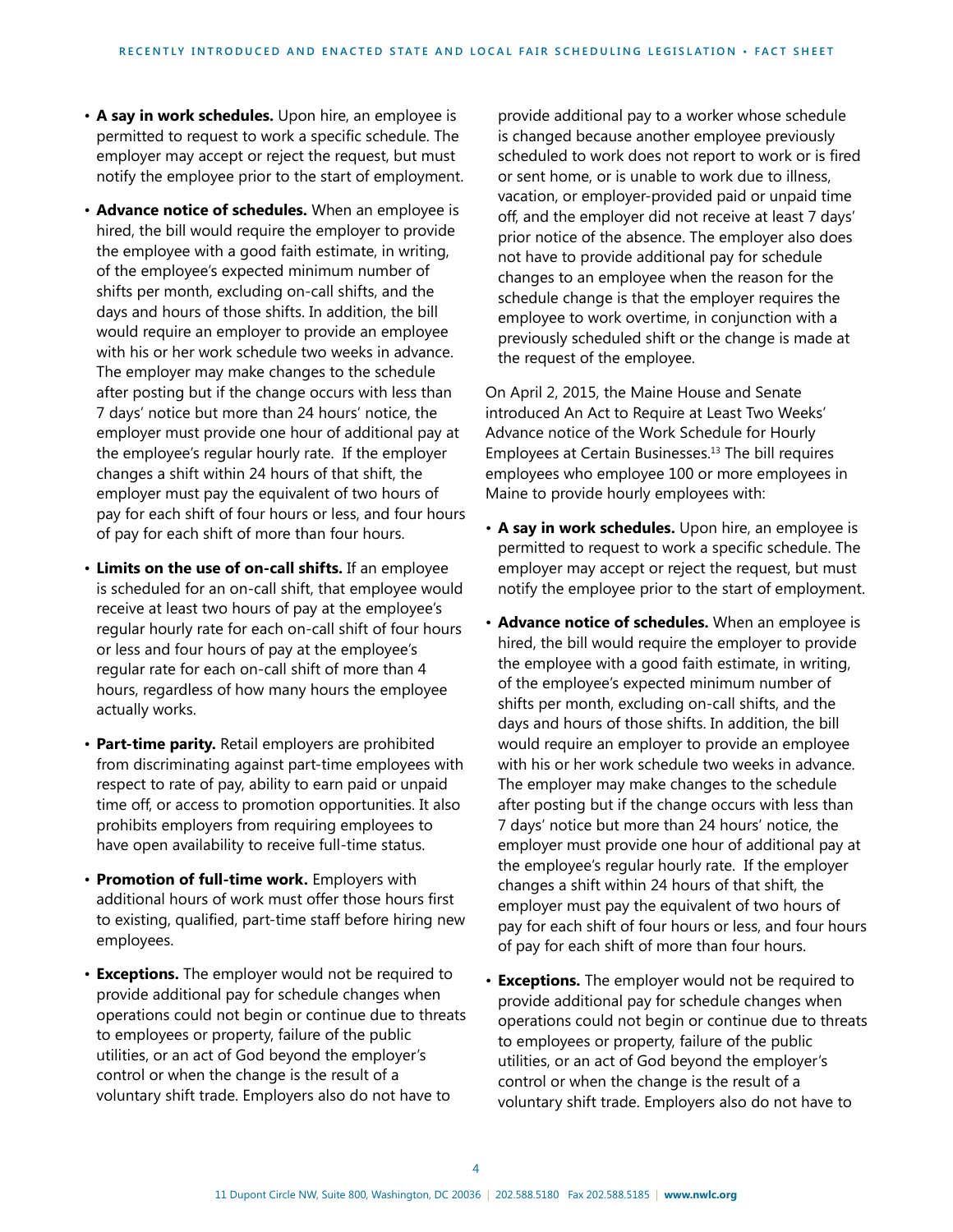provide additional pay to a worker whose schedule is changed because another employee previously scheduled to work does not report to work or is fired or sent home, or is unable to work due to illness, vacation, or employer-provided paid or unpaid time off, and the employer did not receive at least 7 days' prior notice of the absence. The employer also does not have to provide additional pay for schedule changes to an employee when the reason for the schedule change is that the employer requires the employee to work overtime, in conjunction with a previously scheduled shift or the change is made at the request of the employee.

#### **Maryland**

On February 13, 2015, two scheduling bills were introduced in Maryland. The Fair Scheduling Act and the Right to Rest Act, respectively, provider workers with more predictable schedules and protections from overwork.14 The bills would apply to all employers. Together, these bills provide:

- **A say in work schedules.** The Fair Scheduling Act would permit employees to request that the employer change the employee's work schedule, honor employees' limitations on their availability to work, and consider employees' scheduling preferences.
- **Limits on overwork.** The Right to Rest Act would give employees who work extremely long hours a modicum of control over their schedules. Specifically, it would permit an employee to decline an employer's request to work: more than 6 consecutive days; more than 55 hours in a work week; during hours that occur less than 11 hours after the end of the preceding shift, or; during the 11 hour period immediately following the end of a shift that spanned two days. If the employee did work in the aforementioned conditions, the employer would be required to pay that employee at the overtime rate.
- **Advance notice of schedules.** The Fair Scheduling Act requires employers to provide schedules 21 days in advance and provide between one and four hours of additional pay at the employee's regular rate when workers are sent home early or if shifts are changed or cancelled after the three-week schedule is posted. If the employer changes a shift within 24 hours of that shift, the employer must pay the equivalent of four hours' wages in addition to the hours worked.

Employers could add shifts only with the employee's consent, and employers could not require employees to find a replacement for scheduled shifts the employee is unable to work.

- **Exception**. The employer would not be required to provide additional pay for changes to an employee's work schedule made at the request of the employee.
- **Limits on use of on-call shifts**. If an employee is scheduled for an on-call shift, that employee would receive at least four hours' pay, even if the employee was not called in or worked fewer than four hours.
- **Reporting time pay.** If an employee reports to work, but is sent home early, the Fair Scheduling Act would require at least four hours' of pay at the employee's regular rate.

#### **Massachusetts**

Two bills to protect workers from difficult scheduling practices have been introduced in Massachusetts.

On January 15, 2015, the Massachusetts House introduced an act establishing just schedules for employees.<sup>15</sup> The bill would apply to all employers, and provides:

- **Advance notice.** The bill requires employers to provide hourly employees with their schedules 21 days in advance. If the employer cancels or changes a shift less than 21 days but more than 24 hours before the first scheduled hour of the shift, the employer must provide one hour of additional pay at the employee's regular rate. If the employer changes a shift within 24 hours of that shift, the employer must pay the equivalent of four hours' wages in addition to the hours worked. Employers could add shifts only with the employee's consent, and employers could not require employees to find a replacement for scheduled shifts the employee is unable to work.
- **Exceptions.** The employer would not be required to provide additional pay for changes to an employee's work schedule made at the request of the employee.
- • **Reporting time pay.** When an hourly employee is sent home from work early without being permitted to work his or her scheduled shift, or is notified within 24 hours of the start of any shift that the shift has been shortened or the employee is not required to report to work, the bill would require the employee to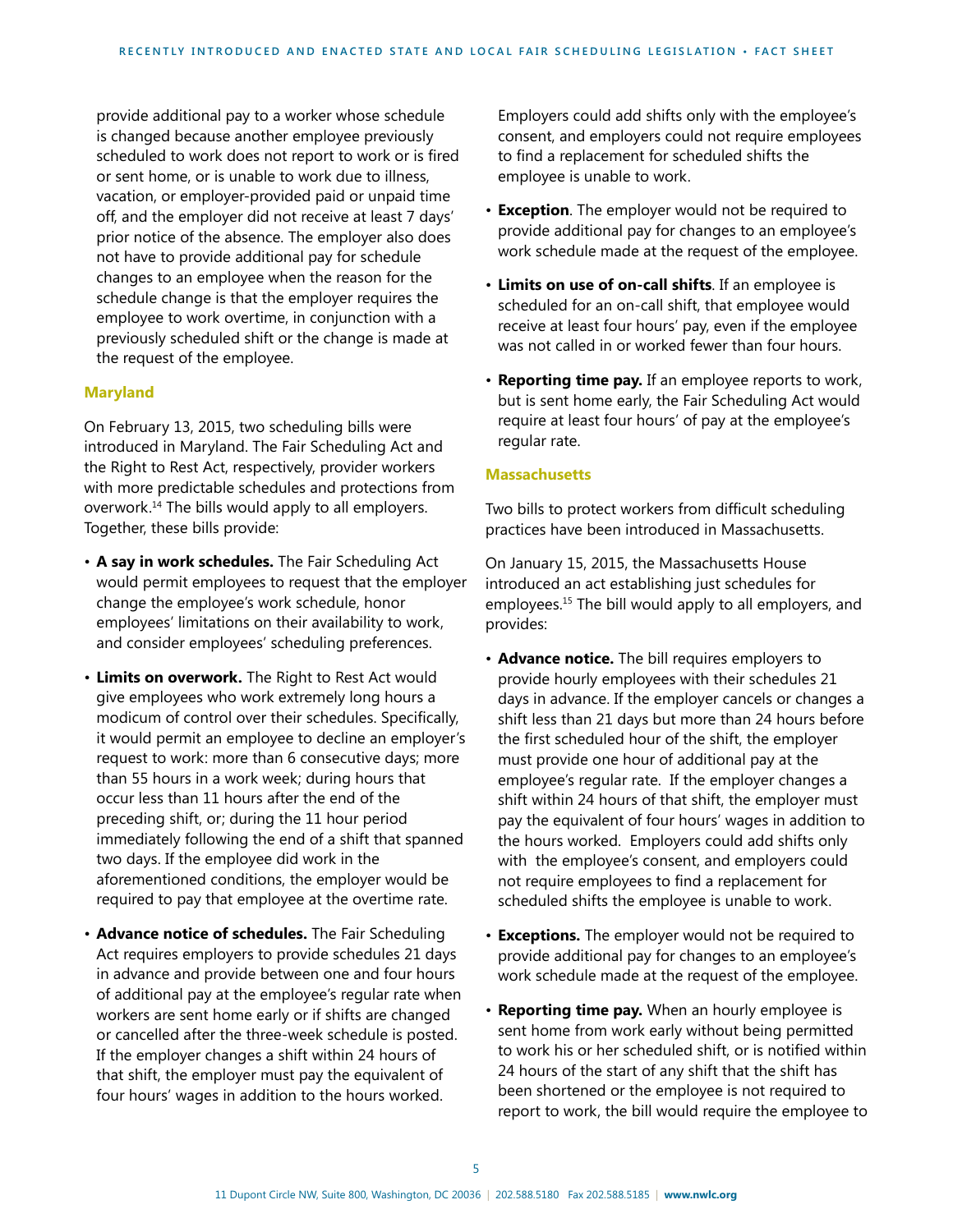be paid at the employee's regular rate for a minimum of four hours of work or the hours in the scheduled shift, whichever is less.

- **A say in work schedules.** Hourly employees have the right to request changes their work schedules, to limit their availability to work particular hours, or otherwise provide input into their work schedules.
- **Limits on overwork.** Employees would be permitted to decline work hours that occur less than 11 hours after the end of the previous day's shift or during the 11 hours following the end of a shift that spans two days. If an employee works such a shift, the employer would be required to compensate that employee at one-and-a-half times the employee's regular hourly rate.

On January 16, 2015, the Massachusetts Senate introduced an act establishing fair scheduling for employees in the Commonwealth.16 The bill would apply to fast food restaurants and retail stores that individually or through franchisor or franchisee relationships employ more than 75 people, and instructs the Executive Office of Labor and Workforce Development to establish rules on:

• **Advance notice.** The bill directs the Executive Office of Labor and Workforce Development to create a rule establishing a notification table that employers must use to notify employees of changes, cancellations, additions, and reductions in hours worked or days scheduled. The rule would also include a requirement that employers provide additional pay for any changes made within 14 days of a scheduled shift.

#### **Michigan**

On October 22, 2014, the Employee Scheduling Accommodation Act was introduced in Michigan.17 The bill is divided into two sections: the right to request would apply to all employers with at least 15 employees, while the remainder of the bill would cover only retail, restaurant, and building cleaning employees who work for an employer with at least 15 employees. The bill provides:

• **A say in work schedules.** Employers would be required to consider employee requests for schedule changes and provide a response, and would be prohibited from retaliating against workers for requesting schedule changes. For those employees

who request a change to fulfill caregiving responsibilities; (for part-time workers) to work a second job; to pursue education and workforce training; or to address the employee's own serious health condition, the employer would be required to grant the requested schedule change, unless there is a bona fide business reason not to do so.

For shift workers in certain jobs where abusive scheduling practices are especially well-documented restaurant, retail, and building cleaning—the bill would provide additional workplace protections.

- **Reporting time pay.** When an employee is sent home from work early without being permitted to work his or her scheduled shift, the bill would require the employee to be paid at the employee's regular rate for a minimum of four hours of work or the hours in the scheduled shift, whichever is less.
- **Limits on the use of on-call shifts**. If an employee is required to call in less than 24 hours before the start of a potential shift to learn whether the employee is scheduled to work, the bill would require the employee to be paid one hour of pay at the employee's regular rate, in addition to pay for any hours actually worked.
- **Split shift pay**. If an employee is required to work a shift with nonconsecutive hours with a break of more than one hour between work periods, the bill would require the employer to provide an extra one hour of pay at the employee's regular rate.
- **Advance notice of schedules**. When an employee is hired, the bill would require the employer to disclose the minimum hours an employee will be scheduled to work. In addition, the bill would require an employer to provide an employee with his or her work schedule two weeks in advance. If changes are made to the schedule with notice of only 24 hours or less, the bill would require the employee to be paid a premium equivalent to one hour of pay at the employee's regular rate.
- **Exceptions**. Employers are not required to provide additional pay for schedule changes during periods when regular operations of the employer are suspended due to events beyond the employer's control.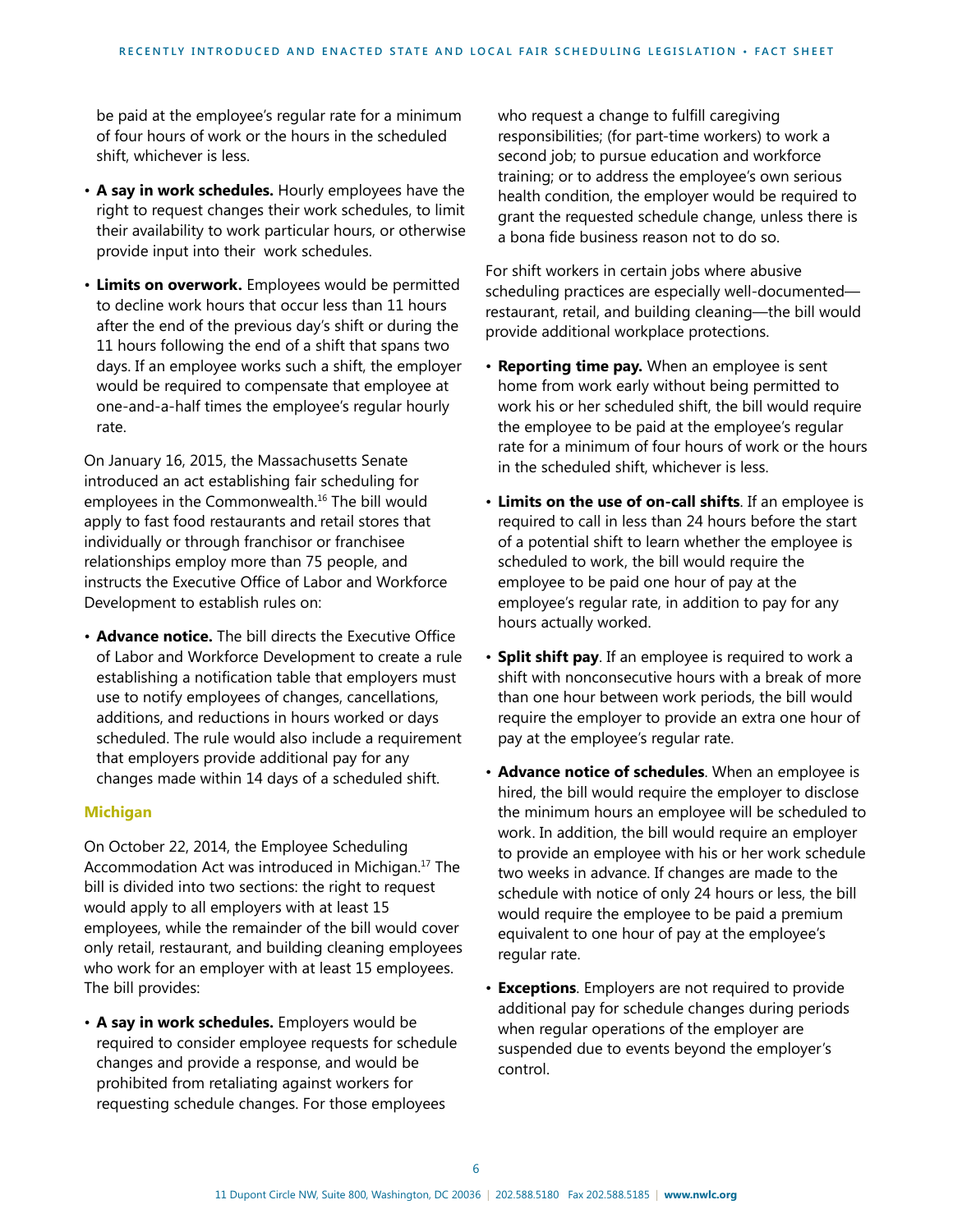#### **Minnesota**

On February 23, 2015 the Fair Scheduling Act was introduced in the Minnesota House and Senate. The bills would apply to employers with at least 20 employees.18 The bills provide:

- **A say in work schedules.** The bills would give employees the right to request a flexible working arrangement, free from retaliation. They would require the employer to consider the request and engage in a good faith interactive process with the employee, and notify the employee of its decision. For those employees requesting a schedule change because of a serious health condition of the employee, the employee's responsibility as a caregiver, or the employee's enrollment in a careerrelated training program, or (for a part-time employee) for a reason related to a second job, the employer must grant the request.
- **Advance notice of schedules.** The bills would require employers to provide hourly employees with their schedules a minimum of 21 days in advance. If an employer changes the schedule after the schedule is posted, but with more than 24 hours' notice, the employer would be required to pay the employee one hour of additional pay at the employee's regular rate for each changed shift. Shifts could only be added with the employee's written consent. If an employee is unable to work a scheduled shift, the employer could not require the employee to find a replacement. If, within 24 hours of the start of a shift, the employer subtracts or adds hours from the shift, cancels the shift, or changes the shift's start or end time, the employer would be required to pay the employee at least four hours of additional pay, in addition to any hours worked.
- **Limits on use of on-call shifts**. If an hourly employee is scheduled for an on-call shift, that employee would receive at least four hours' of pay, even if the employee was not called in or worked fewer than four hours.
- **Limits on overwork.** The bills would permit hourly employees to decline an employer's request to work more than 6 consecutive days, more than 55 hours in a work week, during hours that occur less than 11 hours after the end of the preceding shift, or during the 11-hour period immediately following the end of

a shift that spanned two days. If the employee consented to work and did work in the aforementioned conditions, the employer would be required to pay that employee at the overtime rate.

- **Part-time parity**. The bills prohibit employers from discriminating against part-time employees in terms of pay, eligibility for leave or time off, or eligibility for raises or promotion.
- **Promotion of full-time work**. If an employer has additional hours of work available, the bill would require employers to offer those hours to qualified, current part-time employees before hiring new employees.
- **Exceptions**. Employers changing a schedule with less than three weeks' notice would not be required to provide additional pay to an employee when the scheduling change was the result of the employee's request, the result of a mutually-agreed-upon shift trade between or among employees, or when the employer's operations are suspended due to threats to employees or property, when civil authorities have recommended closing, due to failure of public utilities, or due to a natural disaster or weather event.

#### **New York**

New York introduced two different pieces of scheduling legislation in 2015.

On January 21, 2015, the New York Assembly introduced A3055 and on January 23, 2015, the New York Senate introduced S2414.<sup>19</sup> These identical bills would apply to all employers and provide:

• **A say in work schedules.** The bills would give employees the right to request a flexible working arrangement, free from retaliation. Flexible working arrangement is defined as intermediate or long-term changes in the employee's regular working arrangements, including, but not limited to, changes in the number of days or hours worked, changes in the time the employee arrives at or departs from work, work from home, or job-sharing. It does not include vacation, routine scheduling of shifts, or another form of employee leave. Upon receiving such a request, employers would be required to discuss the request with the employee, consider the request, determine whether it could be granted in a manner not inconsistent with business operations or its legal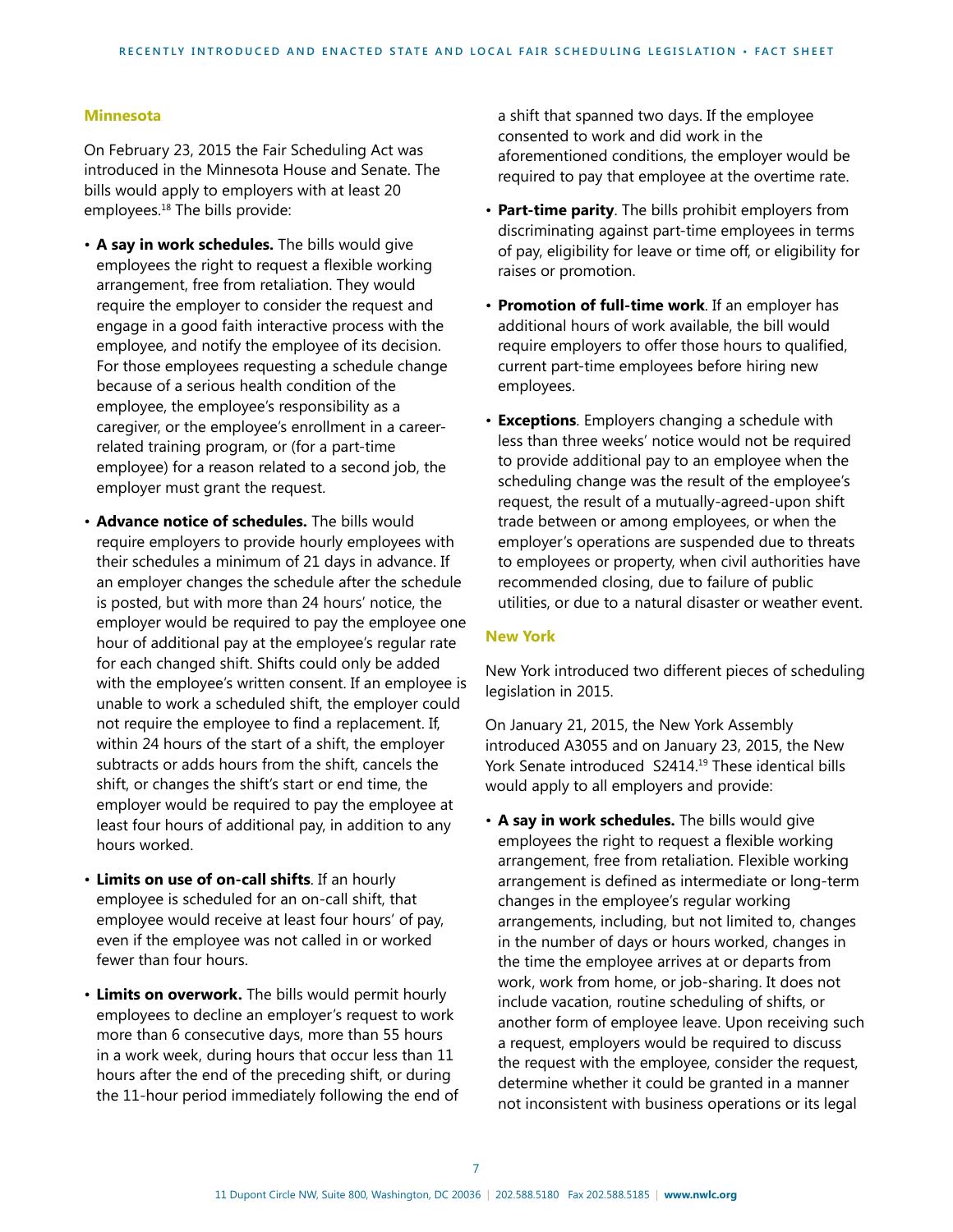or contractual obligations, and notify the employee of the decision in a timely manner. There is no requirement that the employer accept the flexible working arrangement of the employee.

On January 7, 2015 the New York Assembly and New York Senate both introduced an act to amend the labor law, in relation to providing more predictable and stable schedules for employees in low-wage jobs.<sup>20</sup> The bill, which has since been withdrawn, amends New York's reporting time pay law and provides:

• **Limits on the use of on-call shifts.** The bills would require employers to pay hourly employees at least four hours at the minimum wage for each day the employee is given specific instructions to contact the employee's employer, or wait to be contacted by the employer, less than twenty-four hours in advance of the start of the potential work shift to determine whether the employee must report to work for such shift.

#### **Oregon**

On January 16, 2015, House Bill 3377 and Senate Bill 888 were introduced in Oregon.<sup>21</sup> An amended version, House Bill 3377, was subsequently introduced in the House, and an identical bill was introduced in the Senate.<sup>22</sup> The bills would apply to all employers, and provide:

• **A say in work schedules**. The bills would permit employees to request flexible, predictable, or stable schedules from their employer, free from retaliation. They would require employers to engage in a timely, interactive process with the requesting employee. Requests made because of a serious health condition of the employee, caregiving responsibilities, a second job, or participation in a workforce training program would have to be granted, unless there was a bona fide business reason for denial. If an employee is unable to work a scheduled shift, the employer would not be permitted to require the employee to find a replacement employee to work that shift.

- **Advance notice**. The bills would require: three weeks' advance notice of work schedules; upon hire, disclosure of the number of hours an employee can expect to work; one hour of additional pay for each shift changed with less than 21 days' notice but more than 24 hours' prior notice; and four hours of additional pay for changes made with less than 24 hours' notice. The bills prohibit employers from requiring employees to work hours not included in the initial work schedule, unless the employee consents to the additional hours in writing, and prohibit employers from requiring an employee to find another employee to cover hours during which the employee is unable to work a scheduled shift.
- • **Limits on the use of on-call shifts and split shifts**. Employers would be required to pay an employee for four hours at the employee's regular rate, in addition to the compensation owed to the employee for the hours actually worked if the employee is required to contact the employer or be available to be contacted by the employer at any time within 72 hours prior to the time the employee is expected to work to ascertain whether the employee is required to work that shift, or if the employee is required to work a split shift, defined as one or more shifts in one 24-hour period in which the hours worked are not consecutive. A work break of less than one hour is not a split shift.
- **Reporting time pay**. If an employee reports to work but is sent home early, the bill would require that the employee be paid at the employee's regular rate for at least four hours of pay, or the number of hours of pay the employee was scheduled to work, whichever is less, regardless of the hours worked. In the event that an employee is unable to perform the work the employee was scheduled to perform, due to circumstances beyond the employer's control, the employer is not required to provide reporting time pay.
- **Exceptions**. An employer is not required to provide extra pay to the employee when an employer makes a scheduling change at the request of the employee (e.g., for leave or other purposes) or when the work shift change results from an employee working in place of a previously scheduled employee if both employees have agreed to the change.